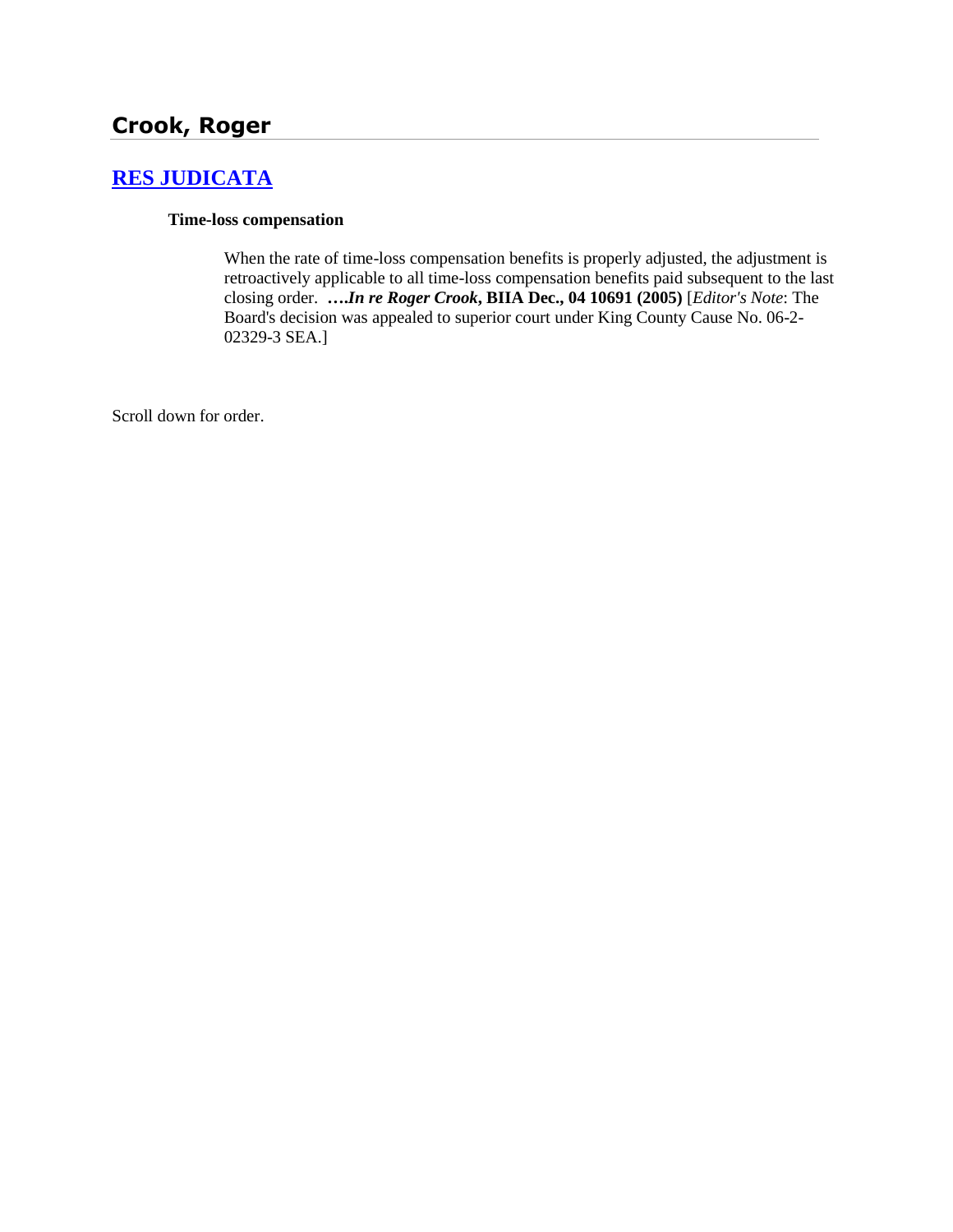## **BEFORE THE BOARD OF INDUSTRIAL INSURANCE APPEALS STATE OF WASHINGTON**

**)**

1 **IN RE: ROGER D. CROOK ) DOCKET NO. 04 10691**

**CLAIM NO. J-149542 ) DECISION AND ORDER**

4 APPEARANCES:

2

3

7

12

13

14

15

16

17

18

19

20

21 22

23

24

25

26

27

28

29

5 6 Claimant, Roger D. Crook, by Scott, Kinney & Fjelstad, per Brian D. Scott

- 8 9 Employer, Sam's Tire Service, Inc., None
- 10 11 Department of Labor and Industries, by The Office of the Attorney General, per Diana S. Cartwright, Assistant

The claimant, Roger D. Crook, filed an appeal with the Board of Industrial Insurance Appeals on January 20, 2004, from an order of the Department of Labor and Industries dated November 13, 2003. In this order, the Department affirmed its order of August 17, 2001, wherein the Department established the worker's time loss compensation rate of \$1,920.39 per month, taking into account the wage for job of injury as \$1,350 per month; marital status as married with no dependents; and the compensation rate included all cost of living increases since July 24, 1982. The Department order is **REVERSED AND REMANDED**.

# **DECISION**

Pursuant to RCW 51.52.104 and RCW 51.52.106, this matter is before the Board for review and decision on a timely Petition for Review filed by the Department to a Proposed Decision and Order issued on June 27, 2005, in which the industrial appeals judge reversed and remanded the Department order dated November 13, 2003.

The Board has reviewed the evidentiary rulings in the record of proceedings and finds that no prejudicial error was committed. The rulings are affirmed.

The question presented here is whether Mr. Crook is barred from obtaining retroactive adjustment and payment of time loss compensation to include the cost of an employer-provided health care benefit, given that the period(s) in question were followed by final closing orders. A review of the history of the case is essential to understand the legal contentions raised by the appeal.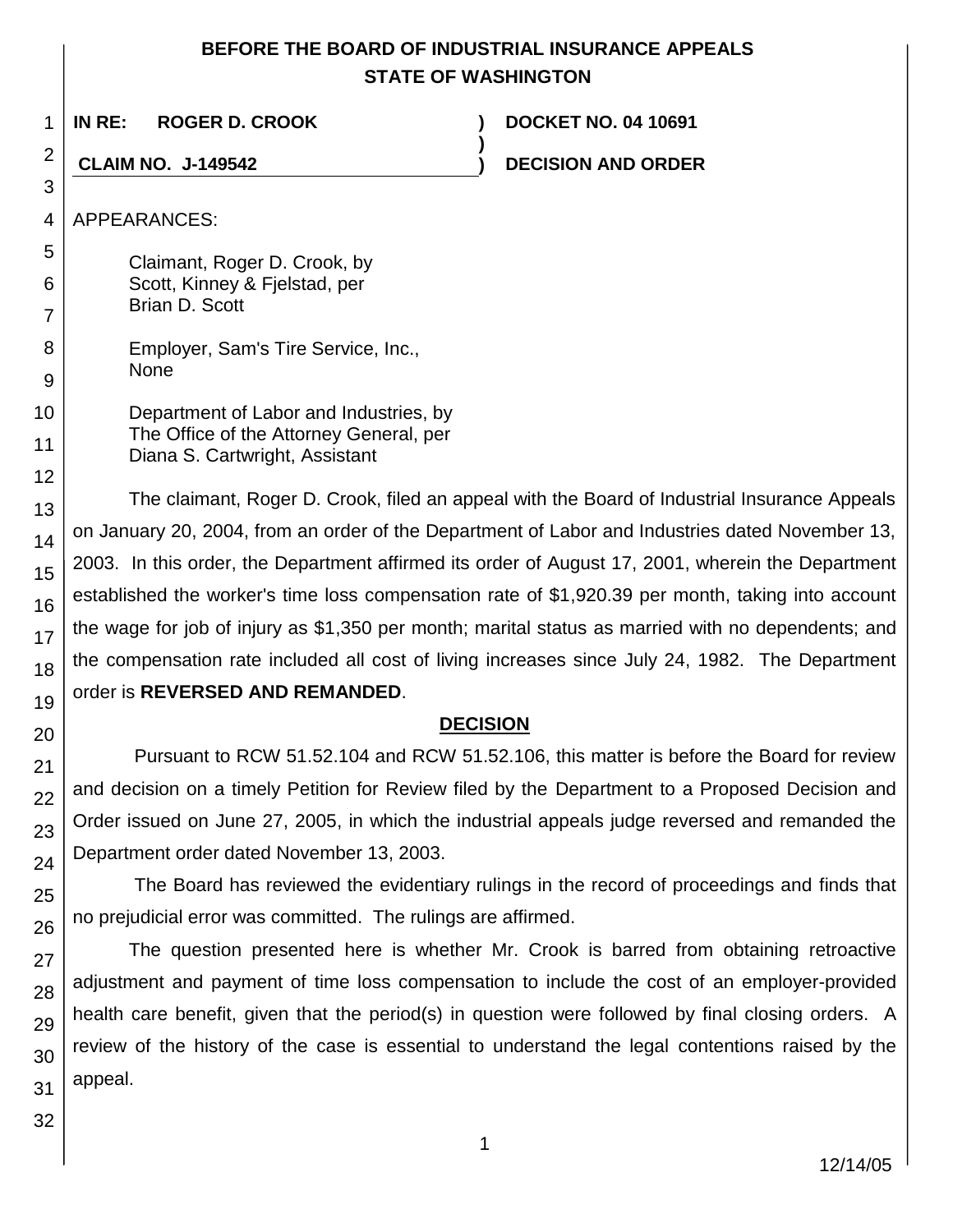1 2 3 4 5 6 7 8 9 10 11 Roger D. Crook, a 51-year-old Marysville, Washington resident, hurt his right knee on July 24, 1982, while working at Sam's Tire Service in Kirkland, Washington. The record establishes that at the time of the injury Mr. Crook was receiving an employer-paid medical benefit valued at \$137 per month. Mr. Crook's industrial insurance claim was ultimately allowed and Mr. Crook received time loss compensation (temporary total disability benefits) for the period of July 31, 1982 through December 8, 1982. Given the law in effect in 1982, the \$137 per month cost of Mr. Crook's employer-paid medical benefit was not included in his monthly time loss compensation calculation, although it appears that his employer subsequently terminated payment. On February 15, 1983, Mr. Crook's claim closed with no award for permanent partial disability. Because neither a protest nor an appeal was filed, the closing order became final sixty days after its communication to Mr. Crook, as per the provisions of RCW 51.52.050.

12 13 14 15 16 17 18 19 An industrial insurance claim, unlike most other insurance claims, may be reopened from time to time under certain circumstances to provide a worker with further treatment and related benefits. Thus, when Mr. Crook experienced a worsening of his industrially-related conditions in late 1984, he applied to reopen. The Department considered the matter and, on March 7, 1985, issued an order in which it allowed further treatment and benefits. Thereafter, the claim remained open until April 28, 1988, when it was closed by an order wherein the Department paid Mr. Crook permanent partial disability awards of 15 percent for the right lower extremity and 7.5 percent for the left lower extremity. The April 28, 1988 closing order became final.

20 21 22 23 Nearly a decade passed. On January 15, 1997, following the receipt of information from Mr. Crook, the Department issued an order in which it reopened the claim once again. On this occasion, the claim was open for one and one-half years before closing on June 5, 1998, with no increase in permanent partial disability. The closing order of June 5, 1998, became final.

24 25 26 27 28 29 30 31 32 The Department most recently reopened the claim on December 10, 1999, after receiving yet another aggravation application. Relevant to the present matter, the Department then issued an order on August 17, 2001, wherein the Department established, for the first time in nineteen years, the facts upon which Mr. Crook's time loss compensation was calculated. Mr. Crook thought the Department was mistaken as to the facts and filed an appeal with this Board, arguing that the cost of his employer-paid medical benefit should have been included in his temporary total disability calculation. More to the point, he argued that he should now be paid the additional, higher amount relating back to the date he first qualified for time loss compensation, July 31, 1982, less those amounts already paid.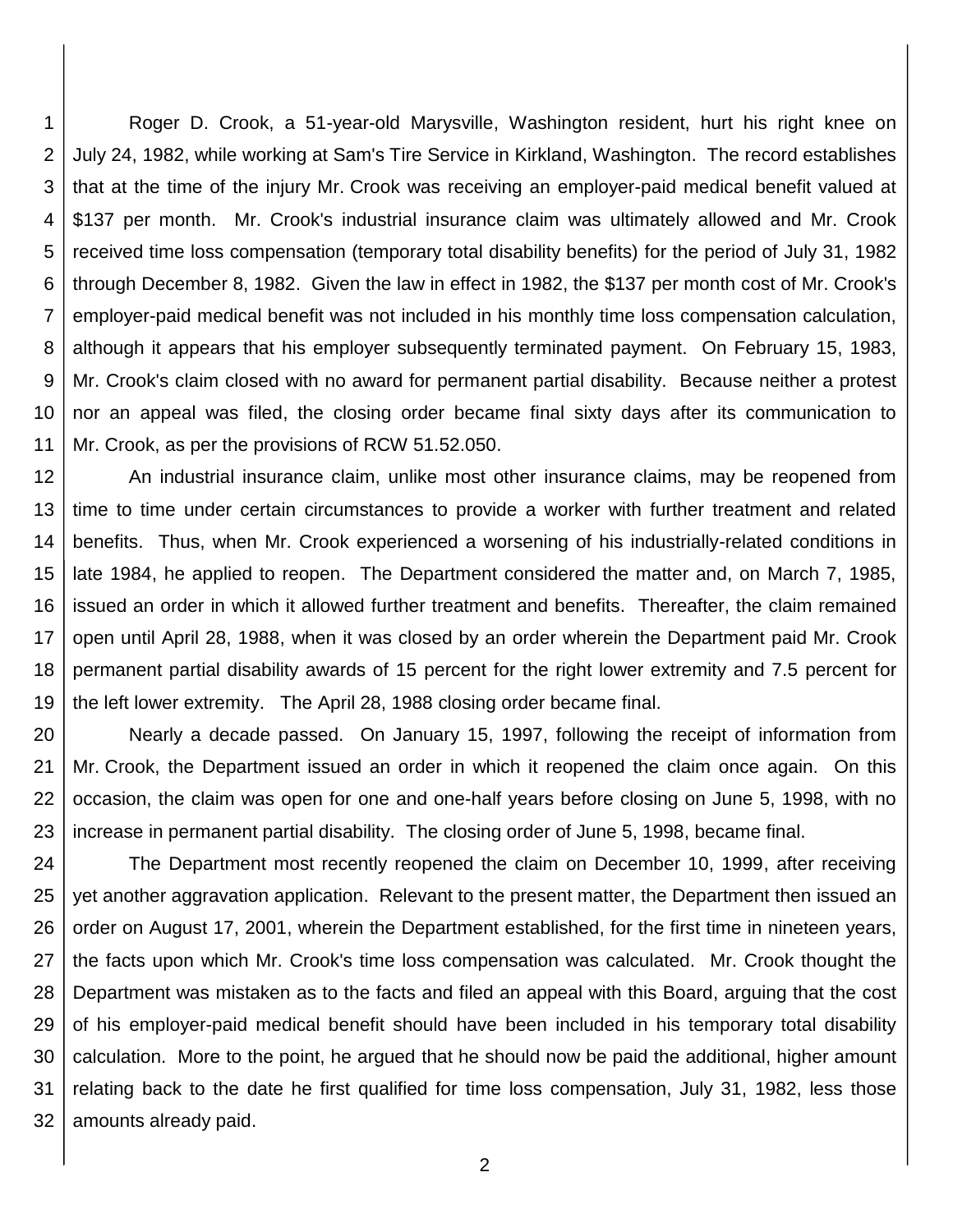1 2 3 4 5 6 7 8 9 10 11 12 13 In part, Mr. Crook is correct. Our Supreme Court has indicated that the cost of a worker's health care benefit should be included in his or her time loss compensation calculation. RCW 51.08.178 is construed to mean readily identifiable and reasonably calculable in-kind components of a worker's lost earning capacity at the time of injury that are critical to protecting workers' basic health and survival. *Cockle v. Department of Labor & Indus*., 142 Wn.2d 801 (2001). Currently, the Department includes the value of a health care benefit in a worker's monthly wage/time loss computation and begins paying a worker a higher rate of compensation if and when the employer-paid health benefit expires. However, in older cases in which a claim has been closed and subsequently reopened, the Department limits the increase in compensation to the period beginning sixty days before being advised of a change in circumstances or, in the alternative, sixty days prior to the date a claimant files an aggravation application, so as to comply with the provisions of RCW 51.28.040. The question thus becomes whether a final closing order serves as a bar to the recovery of benefits relating to periods prior to the order.

14 15 16 17 18 19 20 21 22 23 24 25 26 27 Resolution of this question begins with an examination of *Somsak v. Criton Techs/Health Tecna,* 113 Wn. App. 84 (2002). *Somsak* is compelling in that it is factually similar to the present matter. As is the case with Mr. Crook, Mary Somsak was injured at work, filed an industrial insurance claim, and received time loss payments. In 1989, her claim closed with a permanent partial disability award. The closing order became final. Nine years later (presumably after the claim had been reopened), the Department issued its order of February 5, 1998, wherein the Department explained for the first time the factual basis upon which Ms. Somsak's time loss compensation was calculated. When Ms. Somsak protested the Department's decision to exclude her regularly-worked overtime hours in her time loss compensation calculation, the employer of injury argued that the doctrine of res judicata barred Ms. Somsak's protest and subsequent appeal. The employer believed that the earlier closing order barred any further adjudication of Ms. Somsak's time loss compensation **rate**. The *Somsak* court disagreed, stating that fundamental fairness precluded the application of res judicata to the earlier closing order given that the order(s) failed to state Ms. Somsak's hours, rate of pay, or health care benefit.

28 29 30 31 32 In this Board's unanimous effort to follow *Somsak*, we read the decision somewhat expansively, suggesting that not only should the rate of compensation be recalculated, but also that an injured worker could recover the higher rate of compensation going back to the date of injury*. In re Lila Olson,* Dckt. No. 03 19331 (October 26, 2004); *In re Dano A. Cota,* Dckt. No. 03 14440 (March 22, 2005). On closer examination, however, it is apparent that the *Somsak* court did not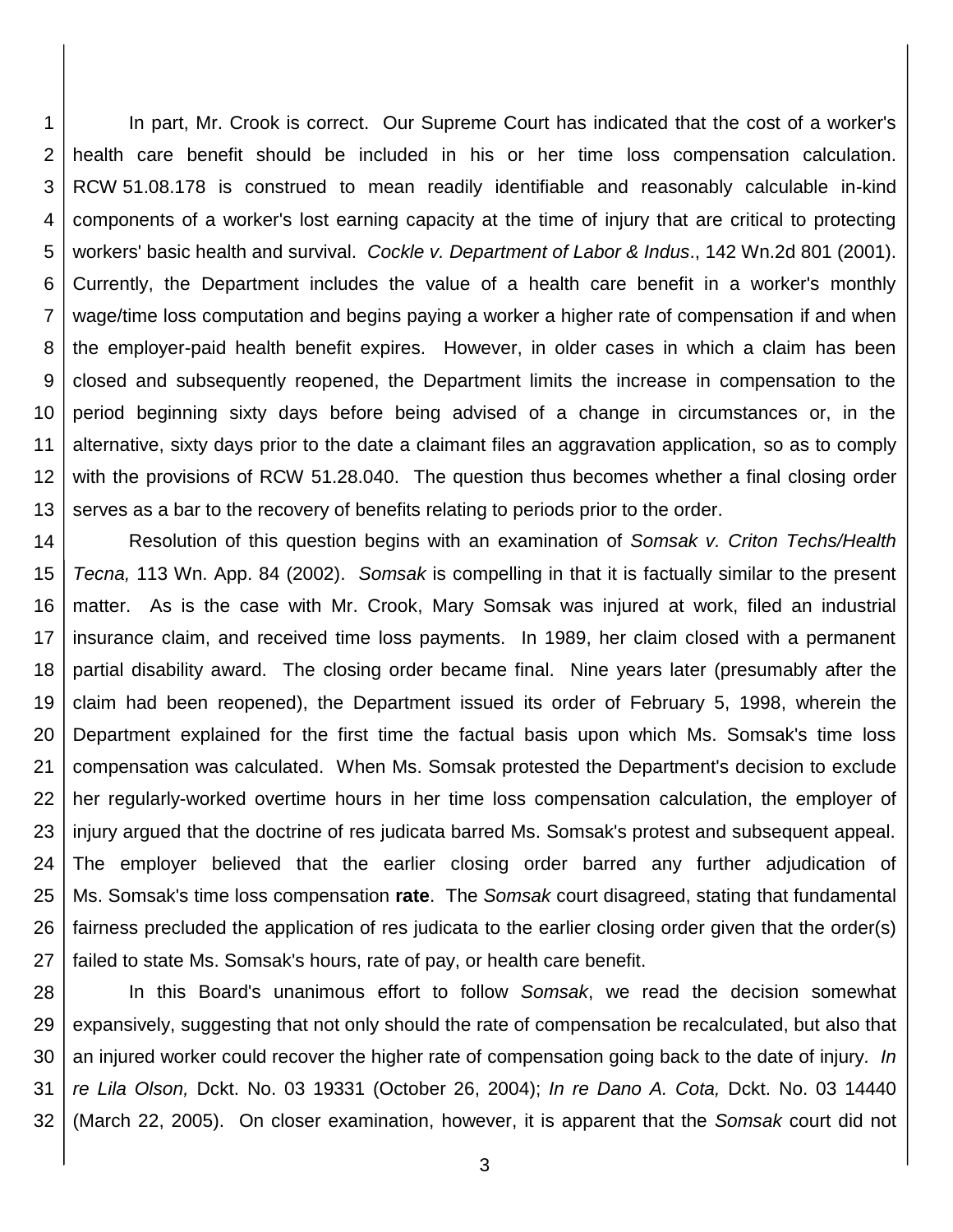1 2 3 4 5 6 7 8 9 necessarily extend its analysis to issues other than Ms. Somsak's time loss compensation rate. It is also apparent that the court did not authorize payment of benefits back to the date of injury, although perhaps for other reasons. The court wrote that a portion of the superior court order was overly broad and could be read to encompass facts and payments not before the superior court in its appellate capacity. If this were the case, the superior court order might preclude the Department from consideration of statutory provisions to the contrary. *Somsak*, at 97. Accordingly, the Division II court struck that portion of the superior court order where the court directed the Department to pay Ms. Somsak the difference between the time loss previously paid since the date of injury and the court-ordered recalculated amount.

10 11 12 13 14 15 16 17 18 19 20 21 22 23 24 25 26 In significant respects, *Somsak* parallels the reasoning of our decision in *In re Louise J. Scheeler,* BIIA Dec., 89 0609 (1990). In *Scheeler* we addressed the question of whether final unappealed Department orders wherein the Department paid time loss compensation precluded Ms. Scheeler from later challenging the time loss compensation **rate***.* The Board held that a determinative time loss compensation order that has been neither appealed nor protested is a binding res judicata determination only with respect to the issue resolved by the order, *i.e.*, **entitlement** to time loss compensation. Unless prior orders of the Department have apprised the parties in clear and unmistakable terms that the present controversy has already been finally adjudicated, no res judicata effect will be applied. Restated slightly, a final determinative time loss order may be binding as to a worker's entitlement to compensation for a specific period, but is not necessarily binding as to the rate. Note, however, that the *Scheeler* case differs from the present appeal in one significant respect; when Ms. Scheeler appealed the calculation of her time loss compensation rate, her claim had never been closed. With no closing order to contend with, Ms. Scheeler was not barred by the application of res judicata and could not be held to have abandoned her claim to additional benefits by allowing a closing order to become final. We wish to emphasize that *Scheeler* remains a leading decision that will continue to be followed, although limited by the rule of the present decision.

27 28 29 Our Supreme Court has addressed the matter of final, unappealed Department orders in rather direct terms. The doctrine of claim preclusion applies to final judgment by the Department as it would to an unappealed order of a trial court.

30 31

32

An order or judgment of the Department resting upon a finding, or findings, of fact become a complete and final adjudication, binding upon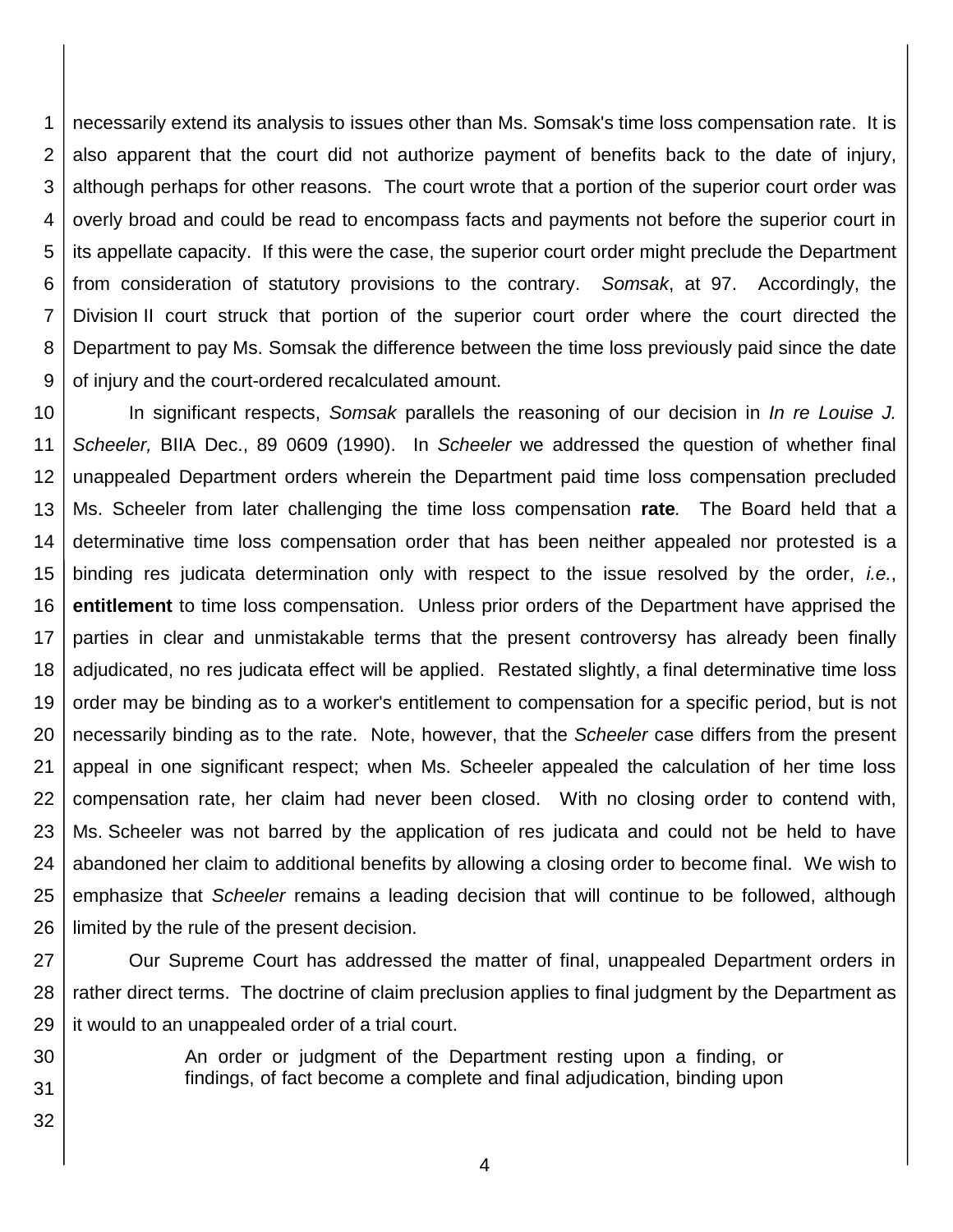both the Department and the claimant unless such action . . . is set aside upon appeal or is vacated for fraud or something of like nature.

1

2

27

28

29

30

31

3 4 5 6 7 *Marley v. Department of Labor & Indus.*, 125 Wn.2d 533, 536-537 (1994), citing *LeBire v. Department of Labor & Indus*., 14 Wn.2d 407, 415 (1942). An unappealed final order from the Department precludes the parties from rearguing the same claim. The failure to appeal an order, even one containing a clear error of law, turns the order into a final adjudication, precluding any reargument of the same claim. *Marley*, at 538.

8 9 10 11 12 13 14 15 16 17 An unappealed Department order is res judicata as to the issues encompassed within the terms of the order, absent fraud in the entry of the order. *Kingrey v. Department of Labor & Indus*., 132 Wn.2d 162, 169 (1997). In the same vein, this Board has held that a closing order determines explicitly, or by necessary implication, the totality of the claimant's entitlement to all benefits of whatever form, as of the date of claim closure. The Department is without authority to affirm, modify, or reverse an order once sixty days pass following its communication. *In re Randy Jundul*, BIIA Dec., 98 21118 (1999). We continue to hold that the Department, in a closing order, determines a worker's entitlement to all benefits of whatever form as of the date of the order. A party who fails to protest or appeal a closing order is deemed to have abandoned claim to any and all benefits that may have accrued up to the date of closure.

18 19 20 21 22 23 24 We hold that the res judicata effect of an unappealed, final closing order precludes the payment of additional benefits, such as time loss compensation, for periods prior to the order.<sup>1</sup> However, after a closed claim has been reopened a worker may challenge the time loss rate, assuming no order addressing the rate has been issued during an earlier period in the claim history. After reopening, a recalculation of the time loss compensation rate to include the cost of an employer-paid health care benefit may be indicated, particularly given the possibility that current or future time loss benefits may be paid under the reopened claim.

25 26 We acknowledge that our decisions in *Olson* and *Cota* are inconsistent with this decision and indicate, by way of this order, that the reasoning contained therein will no longer be followed.

### **FINDINGS OF FACT**

1. On September 13, 1982, the claimant, Roger D. Crook, filed an application for benefits, in which he alleged he suffered an injury to his right knee in the course of his employment with Sam's Tire Service, Inc., on July 24, 1982.

<sup>32</sup> l 1 The Department practice of recognizing bills received after a closing order for treatment rendered **prior** to closing is not invalidated.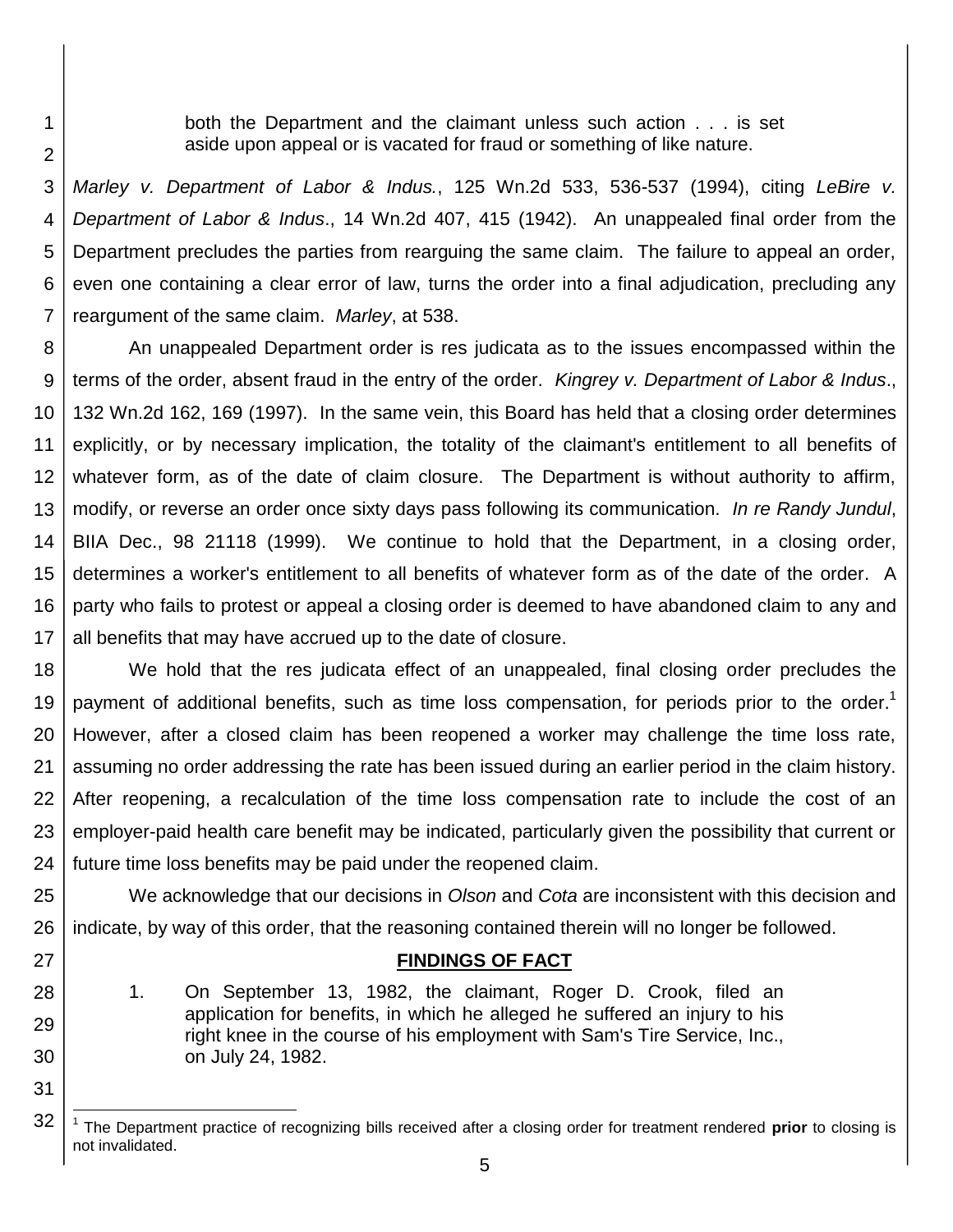| 1              | On September 23, 1982, the claim was allowed and time loss                                                                                           |
|----------------|------------------------------------------------------------------------------------------------------------------------------------------------------|
| $\overline{2}$ | compensation benefits were authorized beginning August 9, 1982.                                                                                      |
| 3<br>4         | On February 15, 1983, the claim was closed without an award for<br>permanent partial disability.                                                     |
| 5              | On October 24, 1984, the claimant filed an application to reopen his                                                                                 |
| 6              | claim.                                                                                                                                               |
| $\overline{7}$ | On November 1, 1984, the application to reopen was denied.                                                                                           |
| 8              |                                                                                                                                                      |
| 9              | On December 3, 1984, the claimant filed an application to reopen the<br>claim.                                                                       |
| 10             | On March 7, 1985, the claim was reopened effective August 27, 1984,                                                                                  |
| 11             | for arthritis treatment and action as indicated.                                                                                                     |
| 12             | On May 6, 1987, the claimant was paid a permanent partial disability                                                                                 |
| 13             | award of 10 percent of the amputation value of the right leg at or above                                                                             |
| 14             | the knee joint with functional stump, and 5 percent of the amputation<br>value of the left leg at or above the knee joint with functional stump, and |
| 15             | the claim was closed.                                                                                                                                |
| 16             | On July 1, 1987, the claimant filed a Protest and Request for                                                                                        |
| 17             | Reconsideration of the May 6, 1987 Department order.                                                                                                 |
| 18             | On February 4, 1988, the Department affirmed its May 6, 1987 order.                                                                                  |
| 19             |                                                                                                                                                      |
| 20             | On February 5, 1988, the Department held its February 4, 1988 order in<br>abeyance.                                                                  |
| 21             | On April 28, 1988, the claim was reopened to pay an additional                                                                                       |
| 22             | permanent partial disability award, and the claim was closed.                                                                                        |
| 23             | On January 25, 1991, the claimant filed an application to reopen the                                                                                 |
| 24             | claim.                                                                                                                                               |
| 25             | On May 22, 1991, the application to reopen the claim was denied.                                                                                     |
| 26             |                                                                                                                                                      |
| 27             | On July 22, 1991, the claimant filed a Protest and Request for<br>Reconsideration of the May 22, 1991 Department order.                              |
| 28             |                                                                                                                                                      |
| 29             | On September 17, 1991, the order dated May 22, 1991, was affirmed.                                                                                   |
| 30<br>31       | On November 21, 1991, the claimant filed a Protest and Request for<br>Reconsideration of the September 17, 1991 Department order.                    |
| 32             |                                                                                                                                                      |
|                | On February 11, 1993, the order dated May 22, 1991, was affirmed.                                                                                    |
|                |                                                                                                                                                      |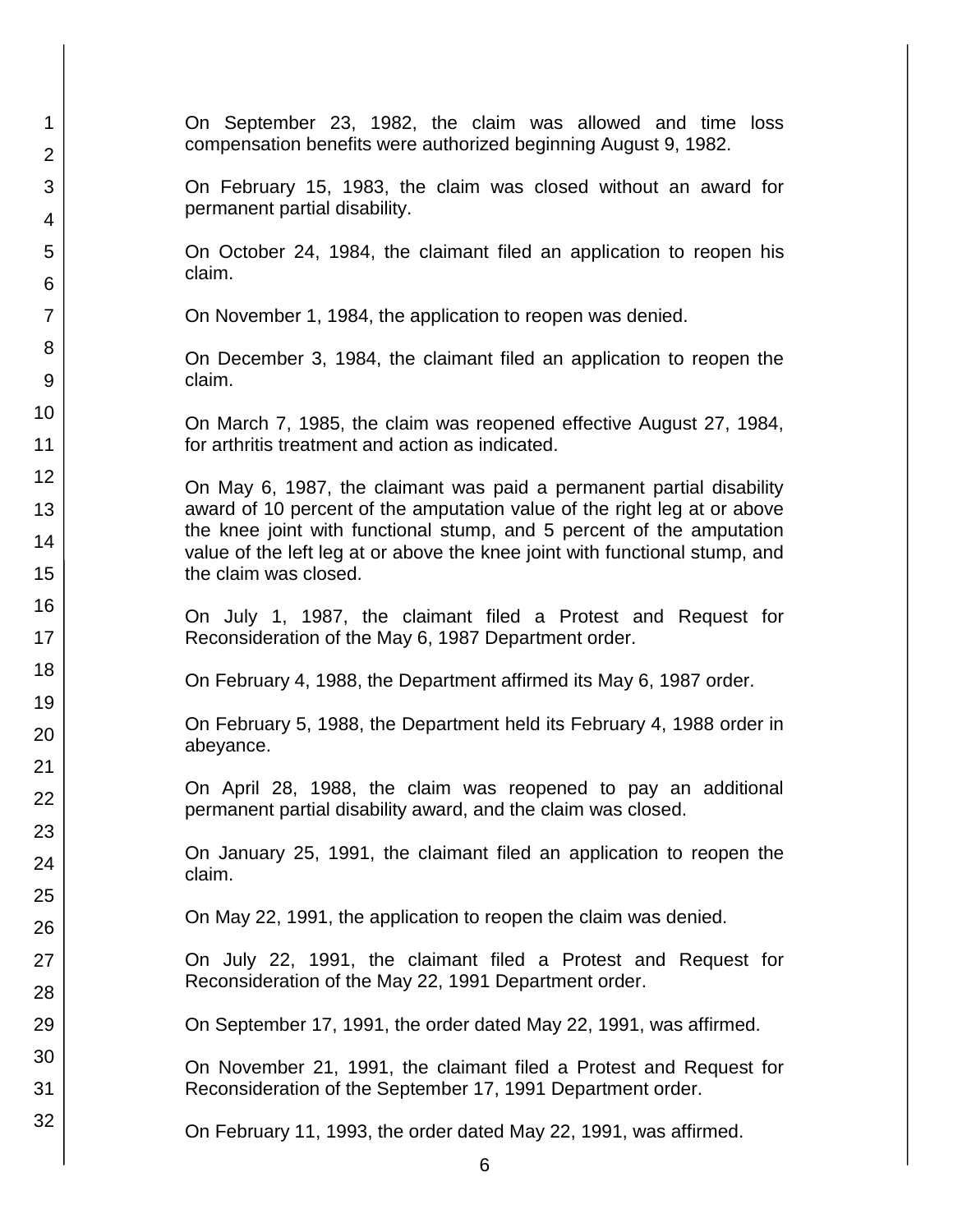On October 24, 1996, the claimant filed an application to reopen the claim.

On January 15, 1997, the claim was reopened with benefits effective October 17, 1996.

On June 5, 1998, the claim was closed without an award for additional permanent partial disability.

On March 26, 1999, the claimant filed an application to reopen the claim.

On August 5, 1999, the Department denied the claimant's application to reopen the claim. The order was mailed to an incorrect address and the claimant never received it.

On December 10, 1999, the Department reopened the claim for medical benefits only effective March 18, 1999, and held the August 5, 1999 Department order for naught.

On August 17, 2001, the Department established the worker's time loss compensation rate at \$1,920.39 per month. The worker's total time loss compensation rate was calculated by taking into account wages for the job of injury based on the monthly salary of \$1,350; the worker's total gross wages of \$1,350 per month; and the worker's marital status as married with no dependents.

On October 16, 2001, the claimant deposited in the U.S. Postal Service a Protest and Request for Reconsideration of the August 17, 2001 Department order.

On November 13, 2003, the Department affirmed the August 17, 2001 Department order. The November 13, 2003 Department order was communicated to the claimant on November 17, 2003.

On January 16, 2004, the claimant placed a Notice of Appeal of the November 13, 2003 Department order with proper postage affixed in the U.S. Postal Service and mailed it to the Board of Industrial Insurance Appeals.

On February 27, 2004, the Board of Industrial Insurance Appeals granted the claimant's appeal of the November 13, 2003 Department order and assigned it Docket No. 04 10691.

1

2

3

4

5

6

7

8

9

10

11 12

13

14

15

16

17 18

19

20

21 22

23

24

25

26

27

28

29

30

31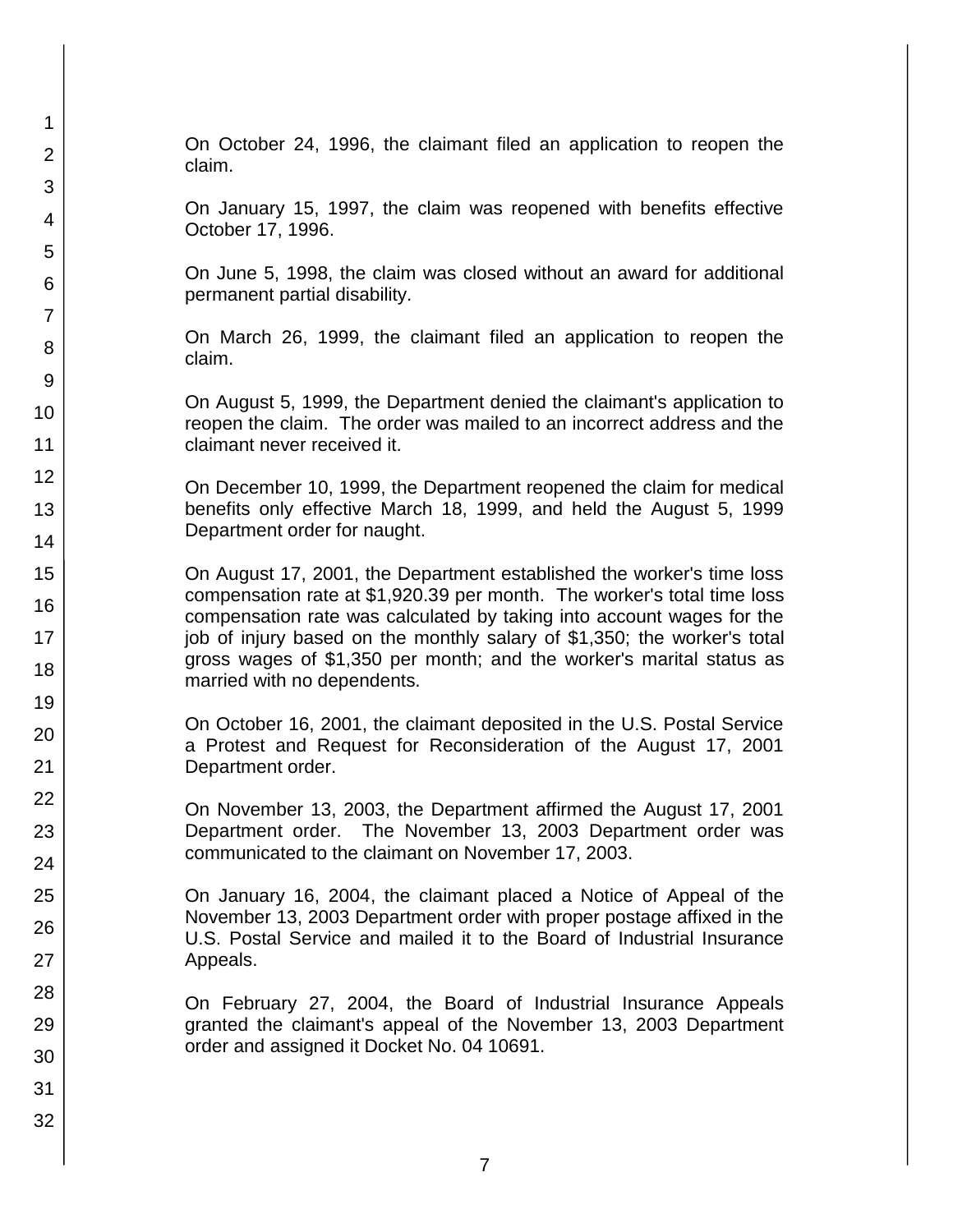- 2. On July 24, 1982, Roger D. Crook injured his right knee in the course of his employment with Sam's Tire Service, Inc.
- 3. At the time of his injury on July 24, 1982, Roger D. Crook's compensation included employer-paid health insurance benefits in the amount of \$137 per month.
- 4. Roger D. Crook was unable to obtain or perform reasonably continuous gainful employment due to the residuals from his July 24, 1982 industrial injury from July 31, 1982, until he returned to work at Sam's Tire Service, Inc., in December 1982.
- 5. During the period from July 31, 1982 to December 1982, while Mr. Crook was not working, his employer terminated his employer-provided health care benefits.
- 6. On February 15, 1983, the Department of Labor and Industries first closed this claim. The claim was subsequently reopened and closing orders were issued on November 1, 1984; May 6, 1987; February 4, 1988; April 28, 1988; and June 5, 1998.
- 7. On August 17, 2001, the Department of Labor Industries first issued a determinative wage loss order wherein the Department set forth the underlying factual basis used in calculating Roger D. Crook's rate of time loss compensation under this claim. In that order, the Department did not include the reasonable value of employer-provided health care benefits.

### **CONCLUSIONS OF LAW**

- 1. The Board of Industrial Insurance Appeals has jurisdiction over the parties to and the subject matter of this appeal.
- 2. By operation of RCW 51.32.160, Roger D. Crook is barred from receiving time loss compensation benefits for any period subsequent to February 15, 1990, unless specifically authorized by the Director of the Department of Labor and Industries.
- 3. The Department order dated November 13, 2003, is incorrect and is reversed. This claim is remanded to the Department of Labor Industries with directions to recalculate Roger D. Crook's time loss compensation rate based on a wage for the job of injury of \$1,350 per month, marital status of married with no dependents; to include the amount of \$137 per month as the cost of the employer-provided health care benefit; to include all cost of living increases since July 24, 1982; and to take such
- 2 3 4 5 6 7 8 9 10 11 12 13 14 15 16 17 18 19 20 21 22 23 24 25 26 27 28 29 30 31 32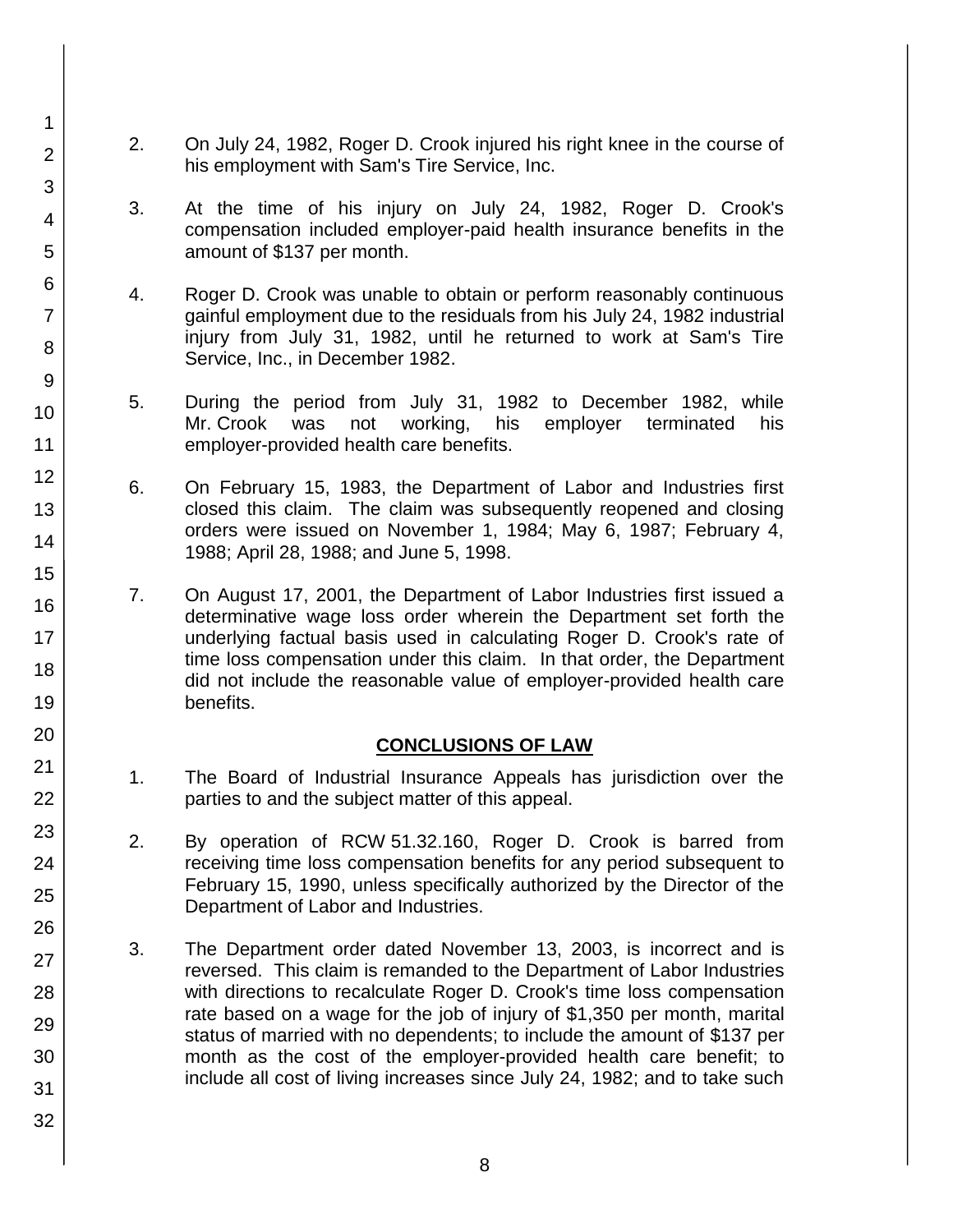other action, if any, as may be specifically authorized by the Director of the Department of Labor and Industries.

It is so **ORDERED**.

1

2

3

4

5

6

7

8

9

10

11 12

13

14

Dated this 14th day of December, 2005.

BOARD OF INDUSTRIAL INSURANCE APPEALS

/s/\_\_\_\_\_\_\_\_\_\_\_\_\_\_\_\_\_\_\_\_\_\_\_\_\_\_\_\_\_\_\_\_\_\_\_\_\_ THOMAS E. EGAN Chairperson

/s/\_\_\_\_\_\_\_\_\_\_\_\_\_\_\_\_\_\_\_\_\_\_\_\_\_\_\_\_\_\_\_\_\_\_\_\_\_ CALHOUN DICKINSON Member

#### **DISSENT**

15 16 17 18 19 20 21 22 23 I respectfully disagree with the majority opinion in this matter and would decide this appeal in a manner consistent with prior decisions of *In re Lila M. Olson,* Dckt. No. 03 19331 (October 26, 2004) and *In re Dano A. Cota,* Dckt. No. 03 14440 (March 22, 2005). These decisions were based on a sound legal analysis that concluded the doctrine of res judicata would not bar a worker from contesting his rate of time loss compensation when the Department had not issued an order specifying the basis for the worker's time loss compensation rate. A determinative time loss compensation order that has been neither appealed nor protested is a binding res judicata determination only with respect to the issue resolved by that order, *i.e.*, entitlement to time loss compensation.

24 25 26 27 28 29 30 31 32 The majority starts out following this sound reasoning then departs from it by indicating that a closing order precludes adjustment of the payment of time loss compensation benefits for any time periods prior to the order closing the claim. The *Somsak v. Criton Techs./Heath Tecna, Inc.,*  113 Wn. App. 84 (2002) and *In re Louise Scheeler*, BIIA Dec., 89 0609 (1990) decisions clearly support the proposition that in order to be entitled res judicata effect, an order must clearly apprise the parties that the controversy has been finally adjudicated. The majority applies this reasoning to adjust time loss compensation benefits retroactively for a substantial period of time. Nevertheless, the majority departs from this sound reasoning and determines an unappealed closing order, which does not address any aspect of the basis for the claimant's time loss compensation rate, will be